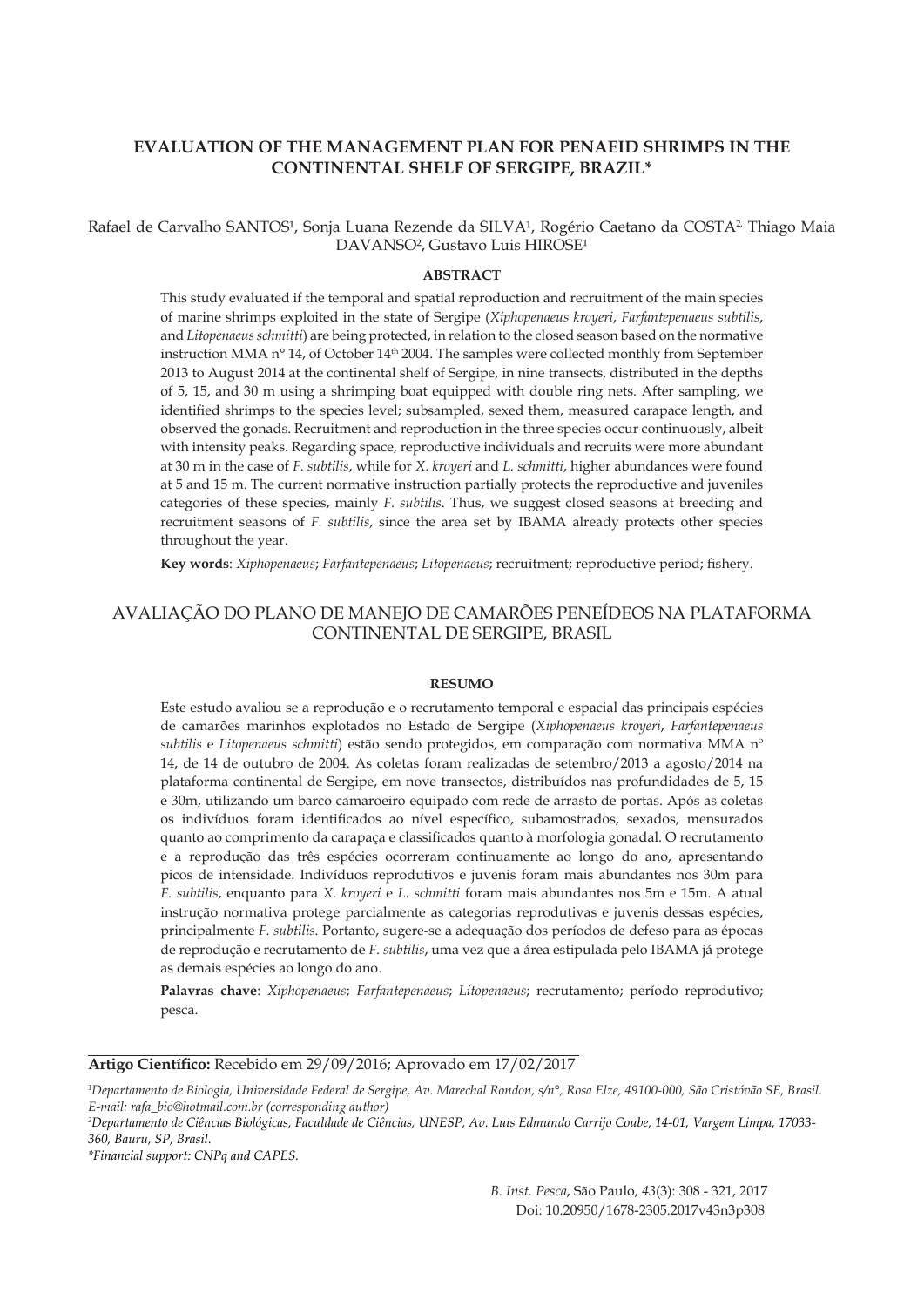## **INTRODUCTION**

The shrimps of the family Penaeidae Rafinesque, 1815 are considered one of the most exploited fishing resources in coastal regions over the world (ALBERTONI *et al.,* 2003; COSTA *et al.* 2007; EUTRÓPIO *et al.*, 2013). At the Brazilian coast, five species distributed in three genera represent the shrimps with greatest economic importance, the seabob shrimp *Xiphopenaeus kroyeri* (Heller, 1862), the white shrimp *Litopenaeus schmitti* (Bukenroad, 1936), and the pink shrimp *Farfantepenaeus subtilis* (Pérez-Farfante, 1967), *F. brasiliensis* (Latreille, 1817) and *F. paulensis* (Pérez-Farfante, 1967).

In the northeast of Brazil, fishery mainly focuses on the stocks of the seabob shrimp *X. kroyeri*, the white or pistol shrimp *L. schmitti*, and the pink shrimp *F. subtilis* (SANTOS, 2010a). In production terms, the marine shrimps are main fishing resources of the Sergipe State at 2010, 2011 and 2013, and the second most important in 2012 (Thomé-Souza *et al.* 2012, 2013, 2014a, 2014b). The specie *X. kroyeri* has the higher importance in fishery production of the Sergipe state, while the species *F. subtilis* and *L. schmitti* are less abundant; however present high commercial value due the higher sizes in comparison to *X. kroyeri* (Thomé-Souza *et al.* 2012, 2013, 2014a, 2014b). The species mentioned above have being constantly found among the Penaeoidea shrimps exploited through motorized artisanal fishing at Sergipe State, with weight participation, respectively, of 85.5%, 8.4% and 6.1% for *X. kroyeri*, *F. subtilis* and *L. schmitti* (Santos *et al*. 2007). Thus, these shrimps are considered of high economic, historic, social, and cultural importance (BRANCO, 2005), and the current fishing methods result in overexploitation of marine shrimps, mainly in coastal regions (PAULY *et al.*, 2002).

Management plans which aim to control the commercial exploitation of crustacean species in Brazil are based on a set of proposals designated to preserve a sufficient stock size for appropriate recruitment and to prevent the catch of individuals in critical phases in their life cycle (juveniles and reproductive categories) (DIAS-NETO, 2011). The current management plan stipulated for the State of Sergipe is based on the normative instruction MMA ("Ministério do Meio Ambiente") nº 14, of the 14<sup>th</sup> October 2004, which prohibits fishing of *X. kroyeri*, *F. subtilis*, *F. brasiliensis*, and *L. schmitti* in areas from the state boundary of Pernambuco and Alagoas State to

the border of the municipalities of Mata de São João and Camaçari at Bahia State from April 1st to May 15th and from December  $1<sup>st</sup>$  to January  $15<sup>th</sup>$ ; in addition, fishing is banned in areas closer than two nautical miles (about 3.7 km) from the coast (BRASIL, 2004a).

Previously, the closed area comprised a larger extension. According to the described SUDEPE ("Superintendência de Desenvolvimento de Pesca") ordinance n° N-62, from December 14<sup>th</sup> 1983, the Sergipe State was determined to ban fishing at less than three nautical miles from the coast (SANTOS, 2010a). This change occurred based on the shelf characteristics and was aimed at the conservation of the sea turtle, since the accidental catch of sea turtles due the shrimp fishery is one of the leading causes of their death (SILVA *et al.*, 2010; SANTOS *et al.*, 2013). This change occurred through the project denominated "Determinação dos parâmetros Biológicos e Pesqueiros das Populações de Camarões Peneídeos Capturados no Estado de Sergipe", organized by CEPENE ("Centro de Pesquisa e Gestão de Recursos Pesqueiros do Litoral Nordeste"), with support of the "Centro TAMAR ("Projeto Tartaruga Marinha")", SUPES/IBAMA/SE ("Superintendência de Estudos e Pesquisas/Instituto Brasileiro do Meio Ambiente e dos Recursos Naturais Renováveis/ Sergipe"), CONATURA ("Cooperativa Mista dos Trabalhadores Conservadores da Natureza, Ltda."), PETROBRAS ("Petróleo Brasileiro S.A.") e CONDEPI ("Conselho de Desenvolvimento Comunitário de Pirambu") (SANTOS, 2010a).

It is important to highlight that the current management plan does not distinct the different species of marine shrimps commercially caught, in relation to the closed seasons stipulated or fishing exclusion areas. The lack of information about the biology of the captured species hinders the comprehension of their biological cycles and the development of adequate management plans. According to the normative instruction MMA n° 5, from May  $21^{st}$  2004, the species of the present study are overexploited in the southern and southeastern parts of Brazil (BRASIL, 2004b).

For northeastern Brazil, the species *X. kroyeri* is classified as moderately exploited (VASCONCELLOS *et al.*, 2007), while for the other species, information is scarce.

Besides their commercial importance, the shrimps are also considered structural elements of benthic communities and play a role in predation and competition as well in bioturbation of superficial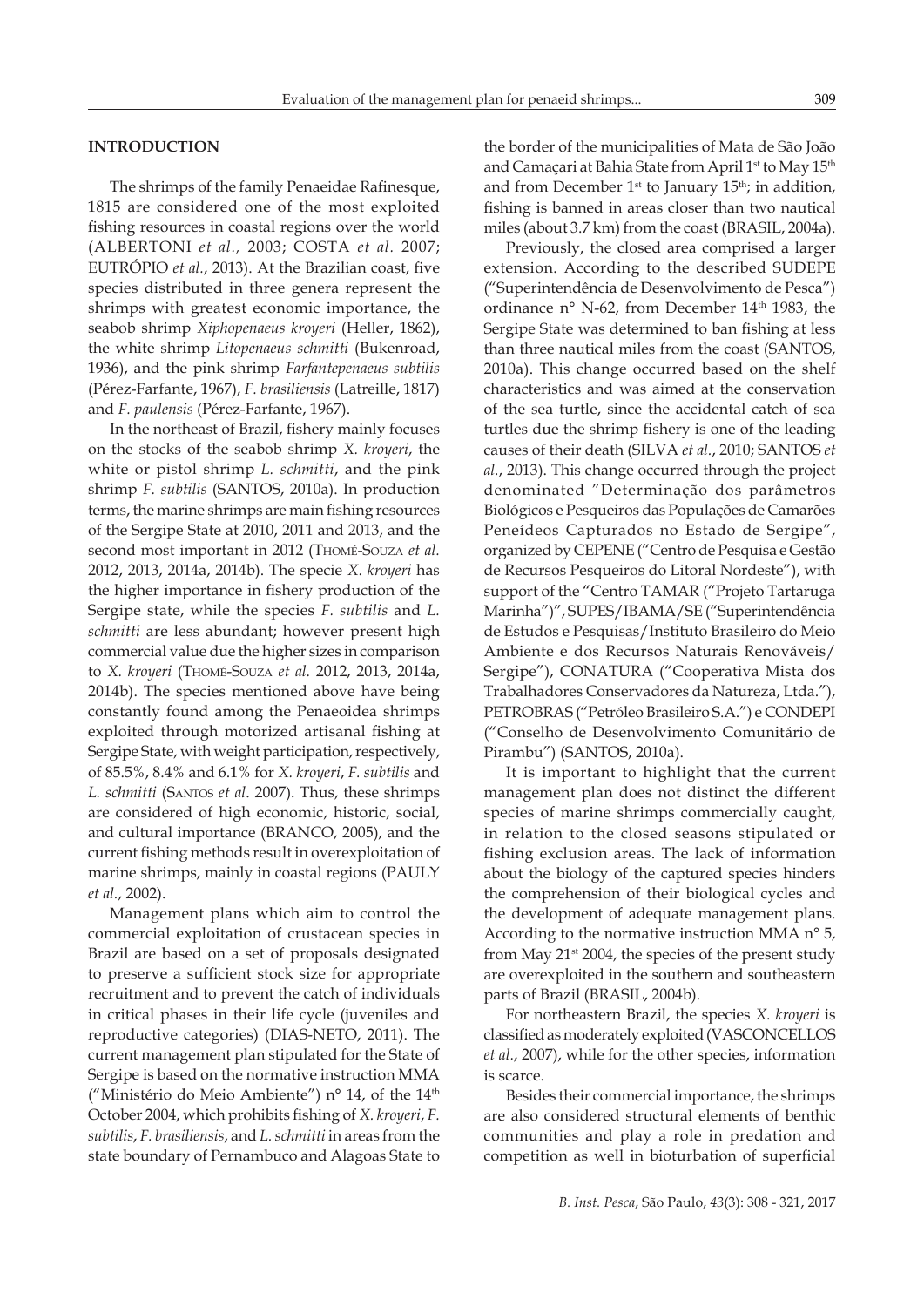sediments (DELEO and PIRES-VANIN, 2006). Thus, the disordered fishing and inadequate management plans can disorganize biological communities part of these organisms, often irreversibly breaking trophic links (MANTELATTO and FRANSOZO, 1999). Therefore, knowledge about population aspects, such as reproduction and juvenile recruitment, can improve evaluation and/or adequacy of management plans that efficiently protect the penaeid shrimp population from being commercially overexploited.

The objective of the present study was to evaluate temporal and spatial reproduction and recruitment of the main commercially exploited species of penaeid shrimps in the State of Sergipe, and test the null hypothesis that these species share a synchronous recruitment and reproductive period, once there is no clear distinction among species in the current management plan. Then, we confronted the obtained data with the closed season period and the fishing excluded area, in order to evaluate the efficiency of the species' protection during the critical phases in their life cycles.

### **METHODS**

The continental shelf of Sergipe is considered one of the narrower shelves of Brazil (PEREIRA *et al*., 2014), shallow and with reduced width, ranging between 12 and 34.9 km with a gentle slope (1:1000) (LEMOS-JUNIOR *et al*. 2014). The coastal zone of Sergipe presents a coastline of 163 km and is confined by the São Francisco river mouth, which separates the Alagoas State, in the north and the Piauí-Fundo-Real estuarine complex mouth, which separates the Bahia State, in the south (CARVALHO and FONTES, 2007).

Sampling in the continental shelf was conducted monthly from September 2013 to August 2014 at the area situated between the Sergipe and Vaza-Barris Rivers mouths (Figure 1). We established nine sampling transects, distributed at depths of 5, 15, and 30 m. It is worth mentioning that the transects at 5 m lies within the protected area; according to the current management plan (normative instruction MMA n°14, of October 14<sup>th</sup> 2004), where motorized dragging within two nautical miles from the coast is prohibited. The transects at 15 m lies on the threshold of this protected area, while the ones at 30 m depth is outside this area.

Shrimp fishing was performed using a shrimping boat with double ring nets of the following measurements: 4 m mouth wide, 10 m long, 20 mm mesh internode distance at sleeves and the body network, and 18 mm internode distance in the bag. In each transect, dragging was performed for a period of 15 minutes. All sampled material was stored in plastic bags inside thermal boxes with ice and transported to the laboratory. We also determined the following environmental factors: temperature (surface and bottom), salinity (surface and bottom), and sediment (organic matter content and granulometry).



**Figure 1.** Map of the marine area of the continental shelf of Sergipe, situated at the height of the Sergipe and Vaza-Barris Rivers mouths. Points P1 to P9 represent the sampling transects. **Fonte:** Elaborado por Gustavo Luis Hirose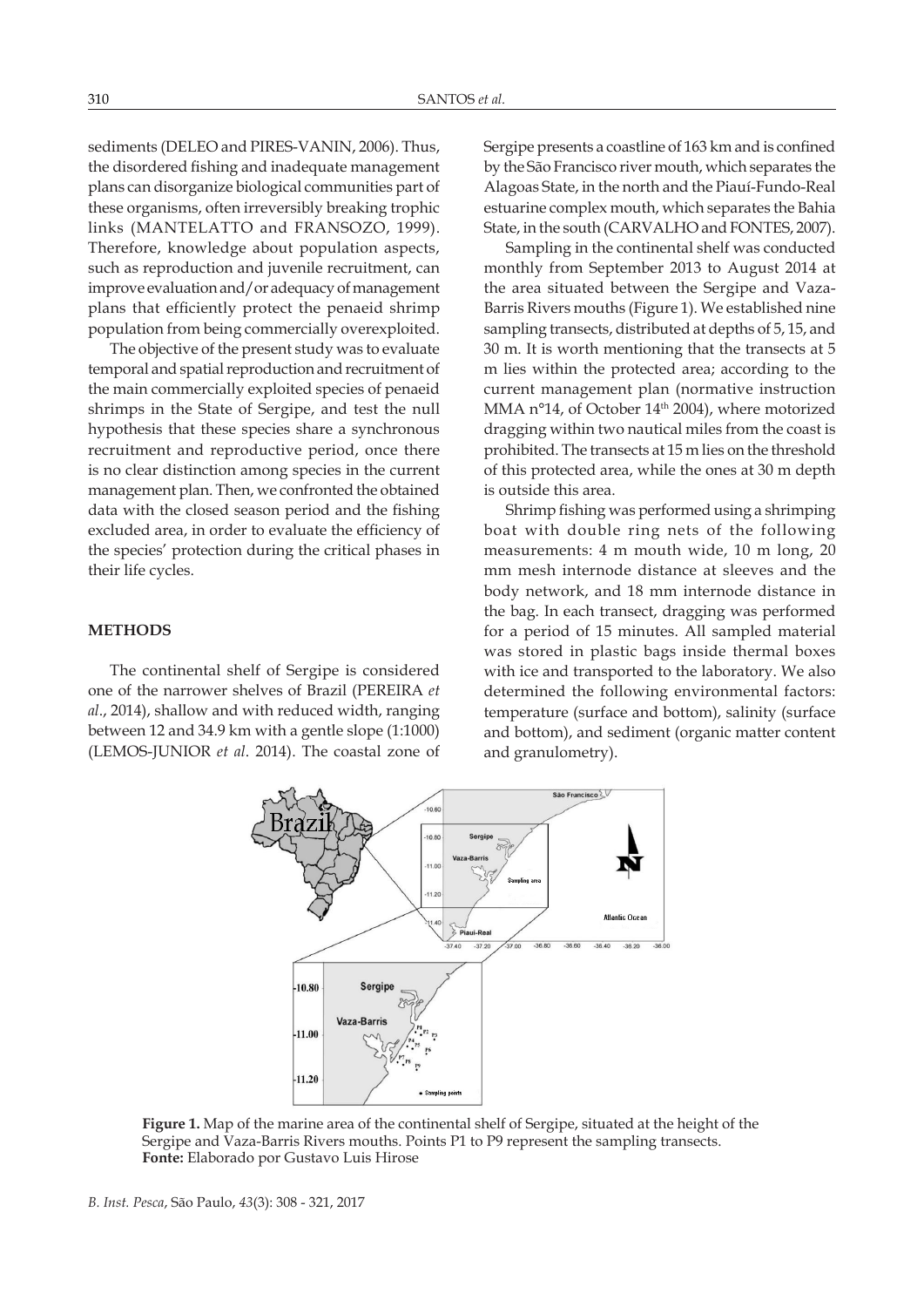Superficial water samples were collected with a plastic recipient (5 L); temperature was measured using a mercury-in-glass thermometer (°C) and the salinity by an optical refractometer (Ref 211 0-100%). The bottom water samples were collected with a Van Dorn bottle (5 L). Immediately after collecting the bottom water, the same procedure used for determining the temperature and salinity of the surface water was used. Samples for the determination of superficial and bottom temperature and salinity were obtained from each sample site. Sediment samples were obtained from each site using a Van Veen grab (0.06 m2 ). Organic matter content (%) was determined through ash-weighting, according to the method described by MANTELATTO and FRANSOZO (1999), these values were obtained using subsamples of 10 g substrate of each transect, each month. The granulometric analysis were conducted after desalination and drying (60°C) of sediment during 24h, thereafter, subsamples of 100 g of each transect underwent a differential sieving technique in a set of six sieves with different mesh openings through a shaker, for 10 minutes. Sediment granulometric values were obtained following the pattern proposed by WENTWORTH (1922); we then calculated the central sediment tendency (PHI), determining the dominant granulometric fraction of the sediment (SUGUIO, 1973).

In the laboratory, the shrimps were identified according to COSTA *et al*. (2003) and then weighted (total biomass in grams). A subsample of 300 g was taken randomly for each transect if any specimen exceeded a weight of 300 g. The subsampled shrimps were identified in relation to sex and carapace length (CL mm) was measured using digital calipers (0.01 mm of precision). Total abundance of individuals was extrapolated from the total biomass and based on the number of subsampled individuals for each species separately. The individuals from both sexes were separated into juveniles and adults. Reproductive condition of females was determined by macroscopic observation of the gonads, with the ovaries being categorized according to color and size (BAUER and LIN, 1994; NAKAGAKI and NEGREIROS-FRANSOZO, 1998; COSTA and FRANSOZO, 2004, CASTILHO *et al.*, 2007). We classified four developing stages: immature female (IM) with fine, transparent, and small ovaries; female with gonads in development (ED) with light green ovaries; female with developed gonads (DE) with dark green, easily visible and voluminous ovaries,

and females with rudimentary gonads (RU) with transparent ovaries, but carapace length higher than in the smallest female DE. Juvenile females were defined from sizes below the smallest female with mature gonads.

For males, we followed the pattern proposed by BOSCHI and SCELZO (1977), in which male classification was based on the merge of the petasma (endopod of the first abdominal appendage). The individuals were classified as juveniles (IM) when the endopod of the first pleopod pair was found disunited and as adults when the petasma was united. Besides that, adult males were classified as developed (DE) when they presented full terminal ampoules and as rudimentary (RU) when the terminal ampoule was empty. (NAKAGAKI and NEGREIROS-FRANSOZO, 1998).

#### *Reproduction and recruitment*

The monthly recruitment analysis was calculated by the percentages of juveniles (not discriminating sex) in relation to adults for each species. In the monthly reproductive period of females we calculated the percentage of reproductive females (ED + DE) in relation to the total of adult females for each species separately (BAUER and RIVERA-VEGA, 1992; BAUER and LIN, 1994). The same routine used for determinate the percentage of females was used for males (DE). In relation to depth the abundance of juvenile and reproductive males, and females at the different depths (5, 15 and 30 m) were calculated through the percentage of these demographic categories in relation to the total of individuals catch for each species.

## *Spatio-temporal distribution*

The data used for distribution analysis were tested for normality using the Shapiro-Wilk test (α = 0.05) and for homoscedasticity using the Levene test ( $\alpha$  = 0.05). The test results showed that these data do not meet the assumptions of a parametric test, then they were log-transformed (log  $(x+1)$ ). Even after the data transformation, they remained non-normal and non-homocedastic (Table 1), and then a non-parametric test was applied. Spatial and temporal comparison were performed using the Kruskal-Wallis test (Kruskal-Wallis,  $\alpha$  = 0.05) in order to verify possible differences in the abundance of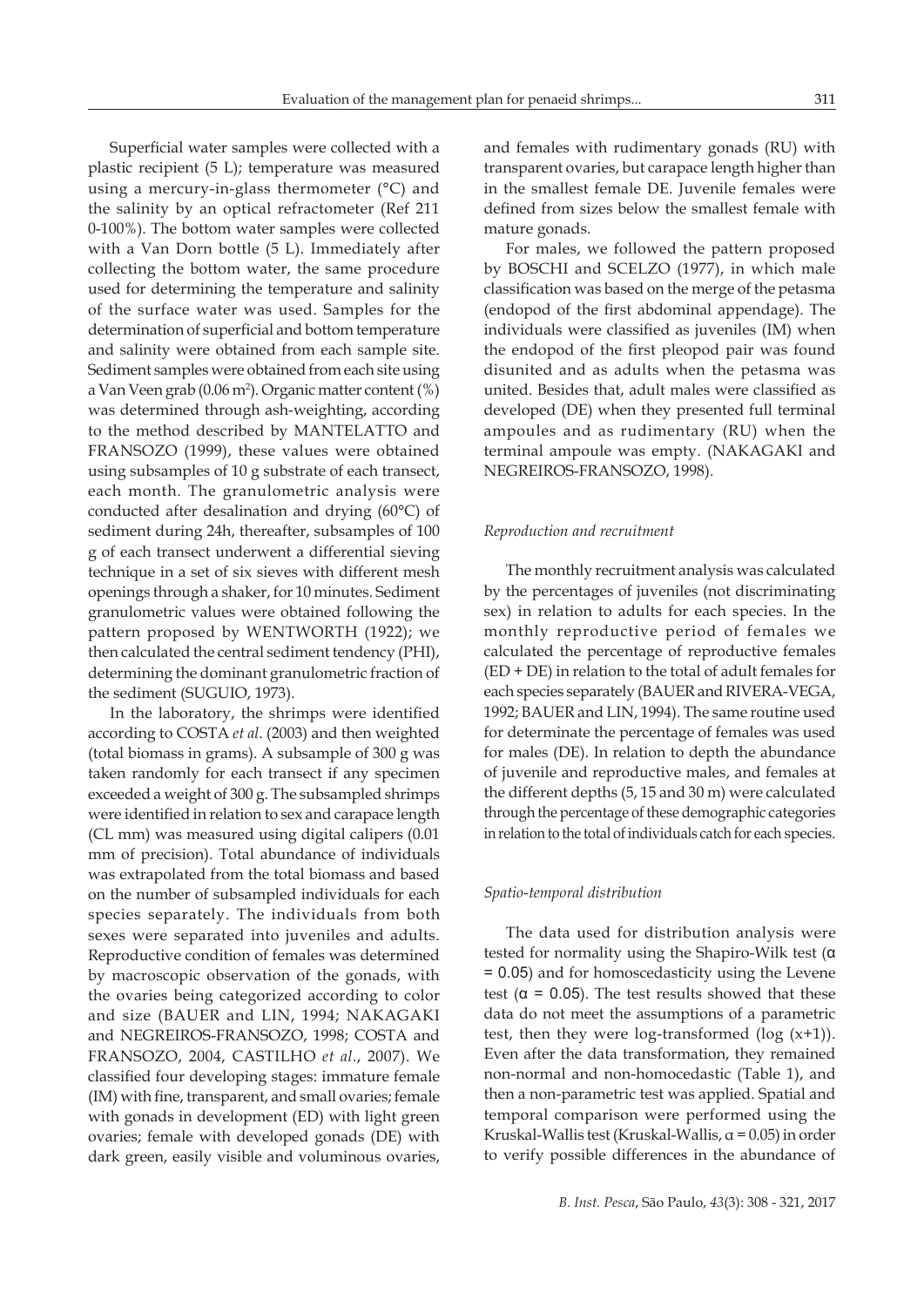|                | Variables                    |      | Shapiro-Wilk |      | Levene |  |
|----------------|------------------------------|------|--------------|------|--------|--|
| <b>Species</b> |                              | W    | p            | F    | p      |  |
| X. kroyeri     | Juvenile                     | 0.85 | < 0.01       | 3.33 | < 0.01 |  |
|                | Female $(ED + DE)$           | 0.88 | < 0.01       | 4.56 | < 0.01 |  |
|                | Reproductive (Female + Male) | 0.95 | < 0.01       | 0.80 | 0.75   |  |
| F. subtilis    | <b>Iuvenile</b>              | 0.56 | < 0.01       | 9.77 | < 0.01 |  |
|                | Female $(ED + DE)$           | 0.51 | < 0.01       | 7.39 | < 0.01 |  |
|                | Reproductive (Female + Male) | 0.71 | < 0.01       | 8.66 | < 0.01 |  |
| L. schmitti    | <b>Iuvenile</b>              | 0.70 | < 0.01       | 7.78 | < 0.01 |  |
|                | Female $(ED + DE)$           | 0.47 | < 0.01       | 8.14 | < 0.01 |  |
|                | Reproductive (Female + Male) | 5.19 | < 0.01       | 0.66 | < 0.01 |  |

**Table 1.** Results of Shapiro-Wilk (normality) and Levene (homoscedasticity) tests applied to the  $log(x+1)$  transformed variables in the present study.

juvenile and reproductive individuals among months and depth. For both analyses, *a posteriori* Dunn´s test ( $\alpha$  = 0.05) was performed to detect significant differences between depths and months.

After the obtaining of the recruitment and reproductive period, the data was compared monthly with the two closed seasons determined by the normative instructions MMA n° 14, of October 14th 2004 (first from April 1st to May 15th and the second from December 1st to January 15th). The same routine was adopted in relation to the spatial distribution of juveniles and reproductive individuals, comparing the obtained data with the fishing exclusion area stipulated by the same normative instruction.

## **RESULTS**

## *Characterization of the studied area*

Mean temperatures in the study were high, especially in May (32.55  $\pm$  1.81°C at the surface and 32.33  $\pm$ 0.86ºC at the bottom), and variation throughout the year was low (Table 2). The same pattern was found for salinity, although with higher stratification between surface and bottom and higher surface values in April 2014 (38.11  $\pm$  1.26) and bottom values in May 2014 (40.00  $\pm$  1.11) (Table 2). In the sediment, we found high values of organic content, mainly in deeper regions. For terms of granulometry, there was a predominance of fine sand, except for the transects at 30 m depth, in which coarse sand and rubble were predominant (Table 3).

*Group characterization*

A total of 58,349 shrimps were sampled, of which

*X. kroyeri* was most abundant (96%) and *F. subtilis* and *L. schmitti* least abundant (3 and 1%, respectively). We subsampled a total of 7,998 shrimps: 6,418 individuals of X. kroyeri (3,457 females and 2,961 males), 1,076 individuals of *F. subtilis* (658 females and 418 males), and 504 individuals of *L. schmitti*  (296 females and 208 males) (Table 4). The higher total abundances for each species were found in September 2013 (n = 9,475), October 2013 (n = 7,592) and June 2014 (n = 8,811) for *X. kroyeri*; October 2013  $(n = 222)$ , July 2014  $(n = 260)$  and August 2014  $(n = 214)$ for *F. subtili*s; and December 2013 (n = 105) and May 2014 (n = 77) for *L. schmitti* (Figure 2 A). In relation to depth, *X. kroyeri* and *L. schmitti* were more abundant at 15 m (n = 28,385 and n = 225, respectively), while *F. subtilis* was most abundant at  $30 \text{ m}$  (n = 1,040) (Figure 2 B).

### *Recruitment and juvenile distribution*

For *X. kroyeri* we observed a period of greater intensity from September to December 2013 (frequency values between 7 and 10%) (Figure 3 A). Juvenile individuals of *X. kroyeri* were sampled throughout the study period, with abundances differing significantly between months (Kruskal-Wallis,  $H = 38.66$ ;  $p < 0.01$ ) (Figure 3 B). Recruitment of *F. subtilis* was continuous throughout the year, except for December 2013 and July 2014, when we did not catch any juvenile individuals. However, there was a period with higher recruitment frequency from January to May 2014 (between 15 and 31%) (Figure 3 A). Juvenile abundance of *F. subtilis* was not significantly different between the sampled months (Kruskal-Wallis, H = 13.15;  $p = 0.28$ ) (Figure 3 B). Juvenile individuals of *L. schmitti* did not occur in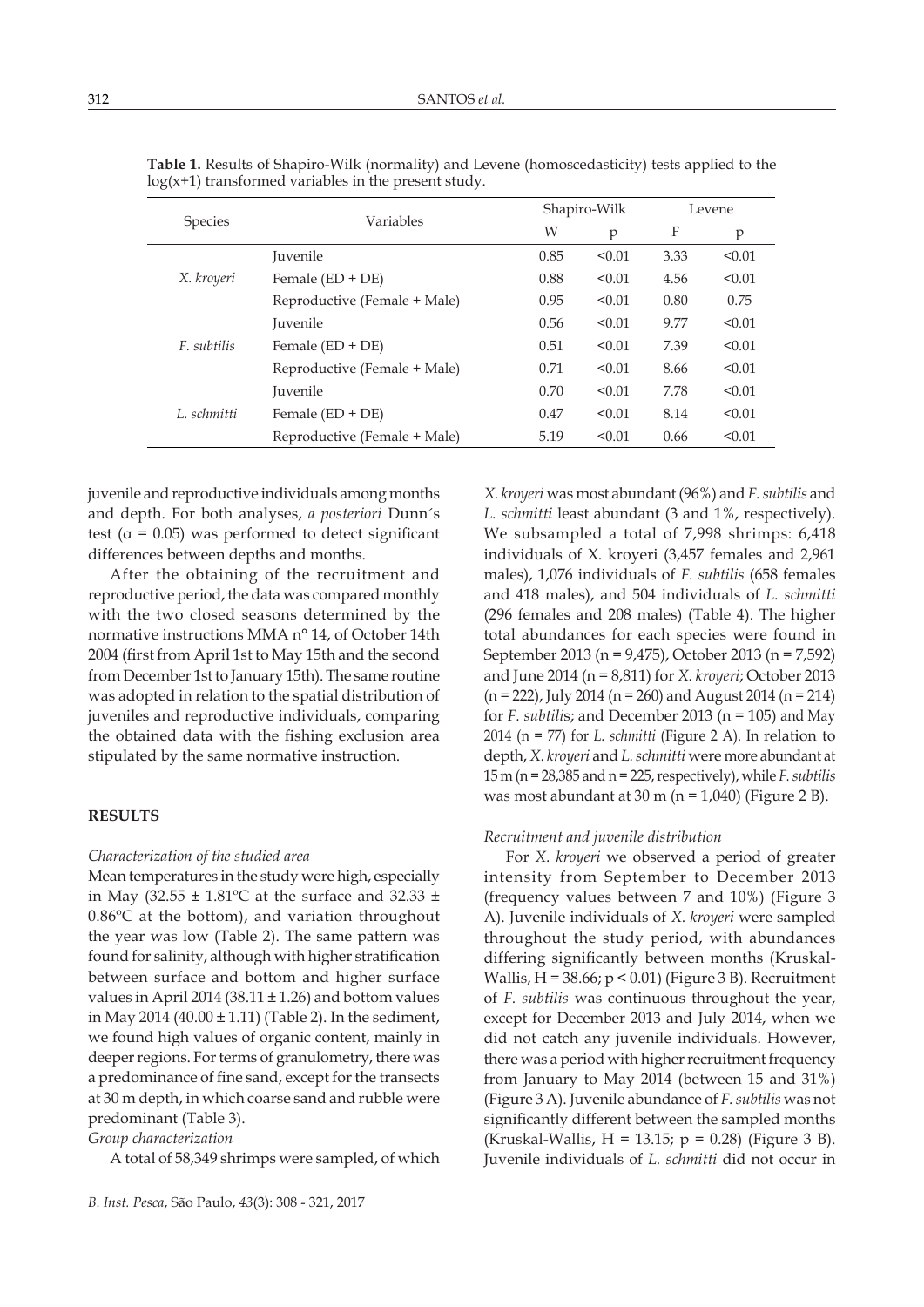| $A.s.t. \pm S.D.$ | $A.b.t. \pm S.D.$ | $A.s.s. \pm S.D.$ | $A.b.s. \pm S.D.$ |  |
|-------------------|-------------------|-------------------|-------------------|--|
| $27.44 \pm 0.52$  | $27.44 \pm 0.52$  | $36.22 \pm 0.66$  | $38.22 \pm 1.92$  |  |
| $27.27 \pm 0.61$  | $26.55 \pm 0.72$  | $35.22 \pm 0.44$  | $37.33 \pm 1.32$  |  |
| $26.88 \pm 0.48$  | $26.72 \pm 0.50$  | $37.33 \pm 0.86$  | $37.77 \pm 0.83$  |  |
| $27.66 \pm 0.50$  | $27.27 \pm 0.79$  | $36.44 \pm 0.52$  | $36.80 \pm 0.60$  |  |
| $28.33 \pm 0.51$  | $27.33 \pm 0.51$  | $35.33 \pm 0.81$  | $36.16 \pm 0.75$  |  |
| $28.61 \pm 0.33$  | $27.77 \pm 0.56$  | $35.88 \pm 0.78$  | $36.88 \pm 1.83$  |  |
| $28.44 \pm 0.72$  | $27.66 \pm 1.00$  | $34.66 \pm 1.73$  | $36.33 \pm 0.86$  |  |
| $28.55 \pm 0.72$  | $27.55 \pm 0.52$  | $38.11 \pm 1.26$  | $39.00 \pm 0.70$  |  |
| $32.55 \pm 1.81$  | $32.33 \pm 0.86$  | $36.00 \pm 2.06$  | $40.00 \pm 1.11$  |  |
| $30.44 \pm 1.42$  | $30.33 \pm 1.58$  | $35.55 \pm 1.01$  | $37.77 \pm 1.30$  |  |
| $30.22 \pm 1.92$  | $28.77 \pm 1.92$  | $35.00 \pm 1.00$  | $35.77 \pm 1.09$  |  |
| $30.00 \pm 1.11$  | $28.77 \pm 0.97$  | $37.77 \pm 1.71$  | $39.00 \pm 0.86$  |  |
|                   |                   |                   |                   |  |

**Table 2.** Average values and standard deviation from the hydrological factors sampled from September2013 to August 2014 in the continental shelf of Sergipe.

A.s.t. = Average surface temperature; A.b.t. = Average bottom temperature; A.s.s. = Average surface salinity; A.b.s. = Average bottom salinity; S.D. = Standard Deviation.

**Table 3.** Mean values and standard deviation of the sediment characteristics at 5 m (P1, P4, and P7), 15 m (P2, P5, and P8), and 30 m (P3, P6, and P9) in the continental shelf of Sergipe.

| <b>Transect</b> | Organic matter $(\%)$ | Phi             |  |
|-----------------|-----------------------|-----------------|--|
|                 | Mean $\pm$ S.D.       | Mean $\pm$ S.D. |  |
| P <sub>1</sub>  | $3.40 \pm 3.14$       | $3.34 \pm 0.58$ |  |
| P <sub>2</sub>  | $1.99 \pm 0.77$       | $3.33 \pm 0.36$ |  |
| P <sub>3</sub>  | $3.59 \pm 2.53$       | $1.33 \pm 1.43$ |  |
| P <sub>4</sub>  | $3.30 \pm 3.34$       | $2.91 \pm 1.37$ |  |
| P <sub>5</sub>  | $3.44 \pm 3.23$       | $3.23 \pm 0.71$ |  |
| P6              | $6.29 \pm 4.41$       | $2.35 \pm 0.99$ |  |
| P7              | $1.48 \pm 0.62$       | $3.63 \pm 0.13$ |  |
| P <sub>8</sub>  | $4.40 \pm 2.70$       | $2.63 \pm 1.77$ |  |
| P <sub>9</sub>  | $7.25 \pm 5.35$       | $1.23 \pm 1.58$ |  |

Phi = Central sediment tendency; S. D. = Standard Deviation.

**Table 4.** Descriptive statistics of crab size (CW in mm) according to sex of each specie sampled.

| <b>Species</b> | Category | N     | $M.S \pm SD$     | <b>Max Size</b> | Min Size |
|----------------|----------|-------|------------------|-----------------|----------|
| X. kroyeri     | Female   | 3.457 | $18.21 \pm 3.77$ | 30.41           | 7.00     |
|                | Male     | 2.961 | $16.74 \pm 2.49$ | 29.07           | 7.51     |
| F. subtilis    | Female   | 658   | $23.14 \pm 5.58$ | 42.55           | 11.05    |
|                | Male     | 418   | $19.81 \pm 2.83$ | 32.64           | 11.95    |
| L. schmitti    | Female   | 296   | $22.53 \pm 4.31$ | 39.30           | 11.79    |
|                | Male     | 208   | $22.50 \pm 3.23$ | 33.08           | 15.78    |

N = number of individuals; M.S. = Mean Size; S.D. = Standard Deviation; Max Size = Maximum Size; Min Size = Minimum Size.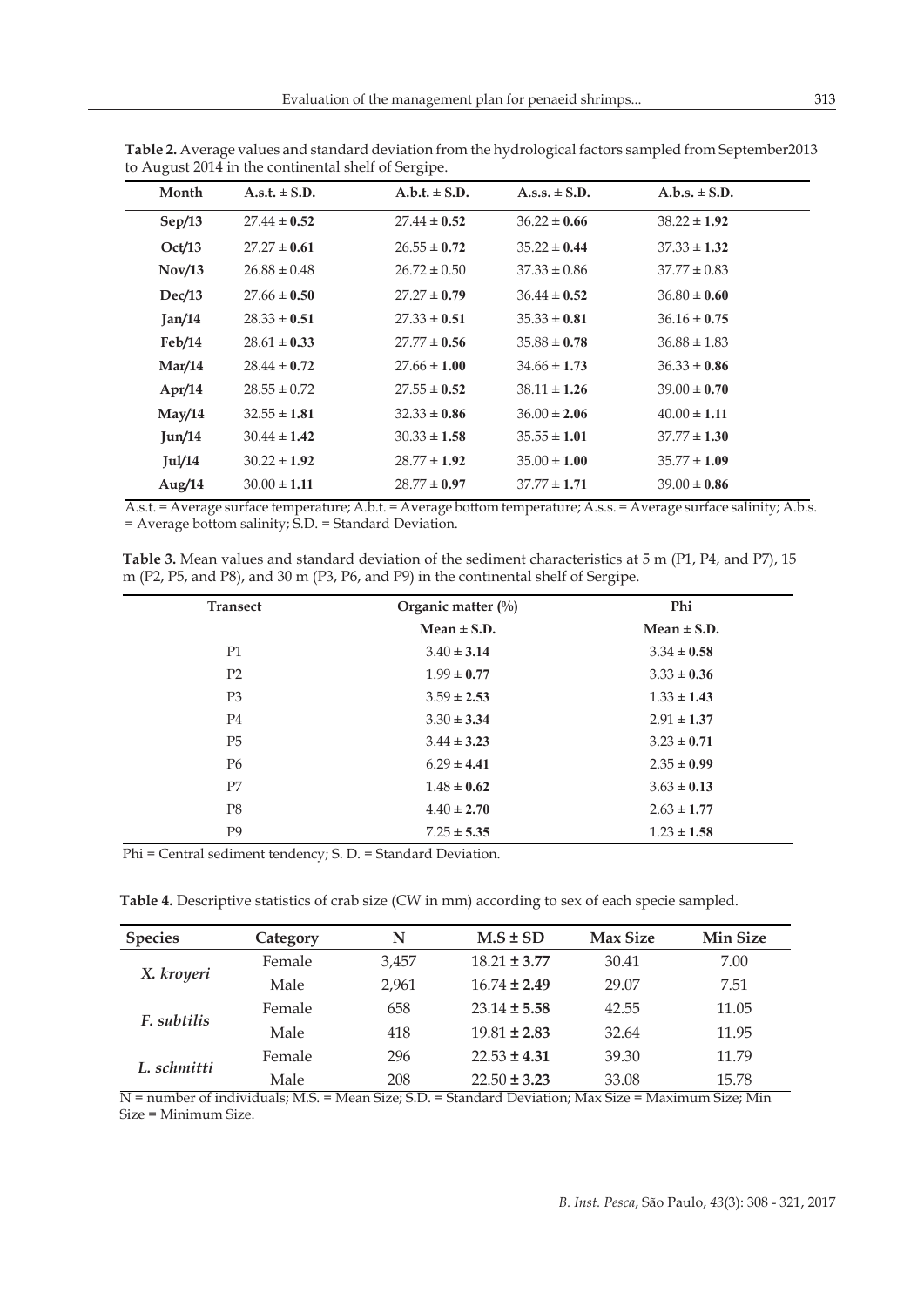

**Figure 2.** A. Number of individuals of exploited Penaeid shrimps sampled at the continental shelf of Sergipe along months. B. Number of individuals of exploited Penaeid shrimps sampled at the different depths.



**Figure 3.** A. Percentages of juveniles*.* Abundance of individuals sampled in each month is represented at the top of the bars. B. Temporal distribution of juveniles. Distinct letters above boxes indicate significant statistical differences (Dunn's test  $\alpha$  = 0.05). The highlighted bars in gray indicate the months evaluated in the current closed season (normative instructions MMA n° 14, of October 14<sup>th</sup> 2004).

February and August 2014. In relation to frequency, two periods of greater recruitment intensity were observed. The most intense period occurred from March to July 2014 (values between 3 and 46%) and the less intense from October 2013 to January 2014 (values between 3 and 25%) (Figure 3 A). Juvenile

abundance differed significantly among months (Kruskal-Wallis, H = 20.43; p < 0.05) (Figure 3 B). Both juveniles of *X. kroyeri* and *L. schmitti* showed higher abundances in shallow regions at 5 and 15 m depth (Figure 4 A). For *F. subtilis*, a different pattern was found, with higher abundances of juveniles at 15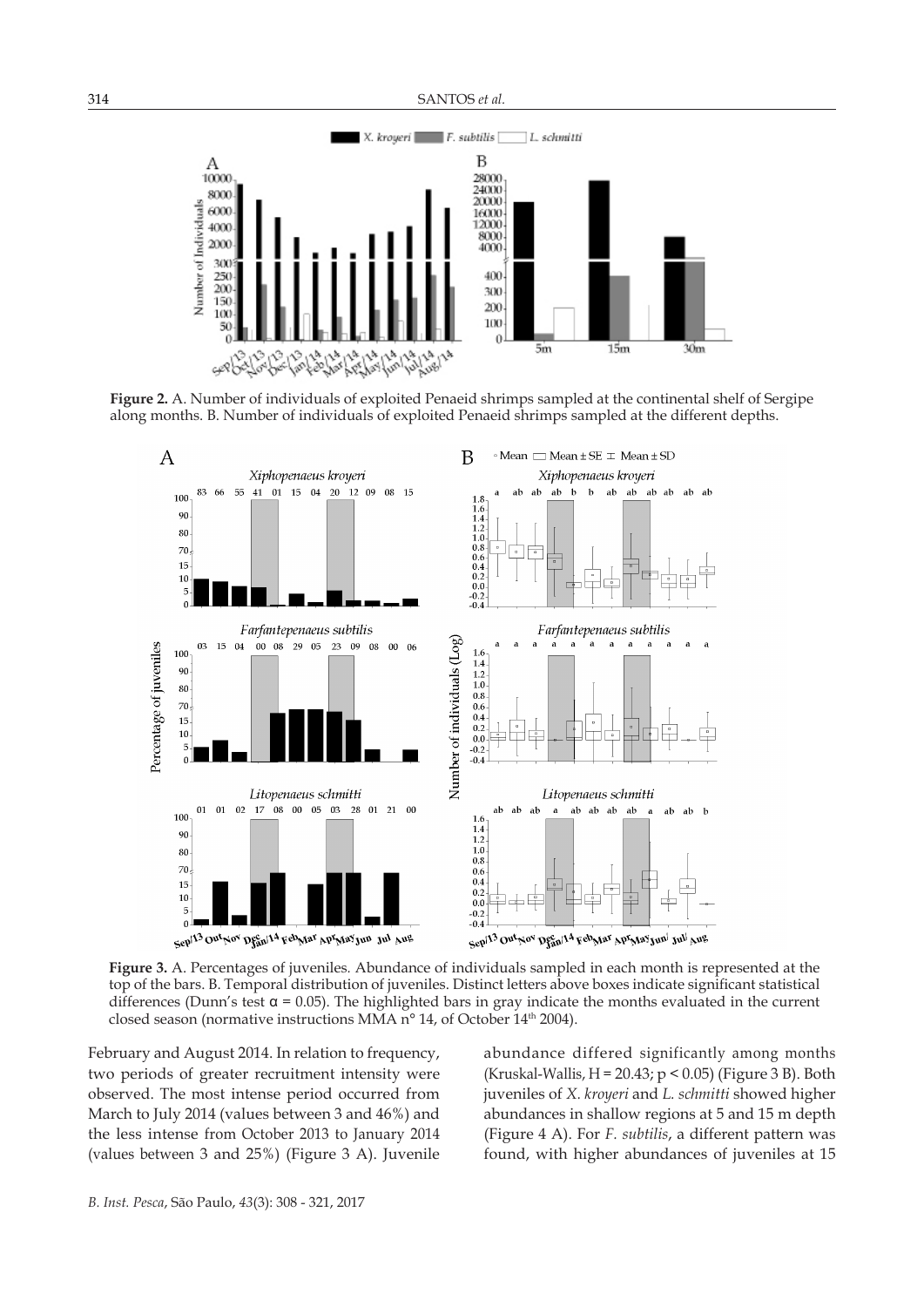and 30 m depth (Figure 4 A). Abundance of juvenile individuals was significantly different for the three species in relation to spatial distribution (Kruskal-Wallis,  $p < 0.05$ ) (Figure 4 B).

## *Reproductive period and distribution of reproductive categories*

Reproductive females (ED + DE) of *X. kroyeri* were found during all months. However, the frequency of reproductive females in relation to adult females showed a period of greater intensity from January to May 2014 (values between 33 and 39%) (Figure 5 A). The DE males of *X. kroyeri* were present all months, composing more than 50% in relation to the RU males (Figure 5 A). Abundance of these females was not significantly different between months (KruskalWallis,  $H = 15.94$ ;  $p = 0.14$ ) (Figure 5 B).

Reproductive females (ED + DE) of *F. subtilis* did not occur in December 2013 and January and

March 2014. The higher reproductive intensity occurs from September to November 2013 (values between 7 and 77%) and from May to August 2014 (values between 6 and 18%) (Figure 5 A). The DE males of *F. subtilis* presented a proportion higher than 50% in relation to RU males in September and October 2013 and from May to August 2014 (Figure 5 A). The abundance of these females did not differ significantly between months (Kruskal-Wallis,  $H =$ 16.47; p = 0.12) (Figure 5 B). The reproductive females (ED + DE) of *L. schmitti* were absent only in April and July 2014. Nevertheless, two periods of higher frequency of reproductive females were identified; the main one from September to November 2013 (values between 18 and 40%) and one with lower intensity from January to May 2014 (values between 8 and 12%) (Figure 5 A).

The DE males of *L. schmitti* only exceeded the 50% total of adult RU males caught in September 2013,



**Figure 4**. Percentages of juveniles*.* Abundance of individuals sampled in each month is represented at the top of the bars. B. Spatial distribution of juveniles. Distinct letters above boxes indicate significant statistical differences (Dunn's test  $\alpha$  = 0.05). The highlighted bars in gray indicate the depths included in the fishing exclusion area stipulated by the normative instruction MMA  $n^{\circ}$  14, of October 14<sup>th</sup> 2004).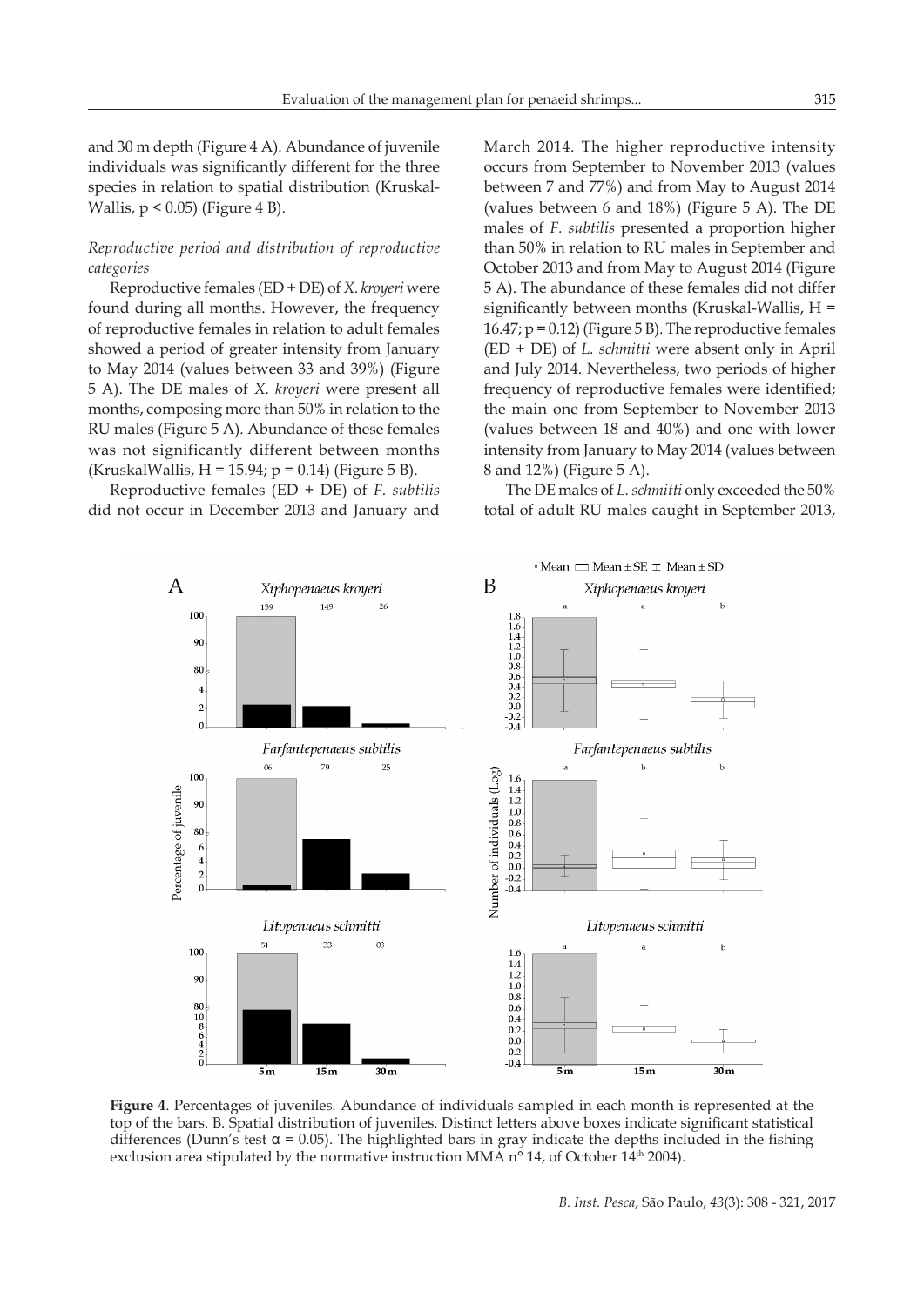

**Figure 5.** A. Percentages of reproductive individuals*.* Abundance of individuals sampled in each month is represented at the top of the bars. B. Temporal distribution of reproductive individuals. Distinct letters above boxes indicate significant statistical differences (Dunn's test  $\alpha$  = 0.05). The highlighted bars in gray indicate the months in the current closed season (normative instructions MMA n° 14, of October 14th 2004).

February, May, and August 2014 (Figure 5 A). The abundance of these females did not differ among the sample months (Kruskal-Wallis,  $H = 12.51$ ;  $p =$ 0.32) (Figure 5 B).

Reproductive males and females of *X. kroyeri* occurred more frequently at 5 and 15 m (Figure 6 A). For *F. subtilis*, higher frequency of reproductive individuals was observed at 30 m, and we found no

females with developed gonads at 5 m (Figure 6 A). Reproductive males of *L. schmitti* occurred more frequently at 30 m, while females demonstrated higher frequency at 15 m (Figure 6 A). Regarding depth, the abundance of reproductive categories differed between the depths for *X. kroyeri* (Kruskal-Wallis, H = 12.37; p<0.01) and *F. subtilis* (Kruskal-Wallis, H= 29.13; p < 0.01) (Figure 6 B).



**Figure 6.** Percentage of reproductive individuals. The total number reproductive individuals sampled in each month is represented at the top of the bar (ED + DE = developed gonads + gonads in development; IM = immature gonads). B. Spatial distribution of reproductive individuals. Distinct letters above boxes indicate significant statistical differences (Dunn's test  $\alpha$  = 0.05). The highlighted bars in gray indicate the depths included in the fishing exclusion area stipulated by the normative instructions MMA n° 14, of October 14th 2004.

*B. Inst. Pesca*, São Paulo, *43*(3): 308 - 321, 2017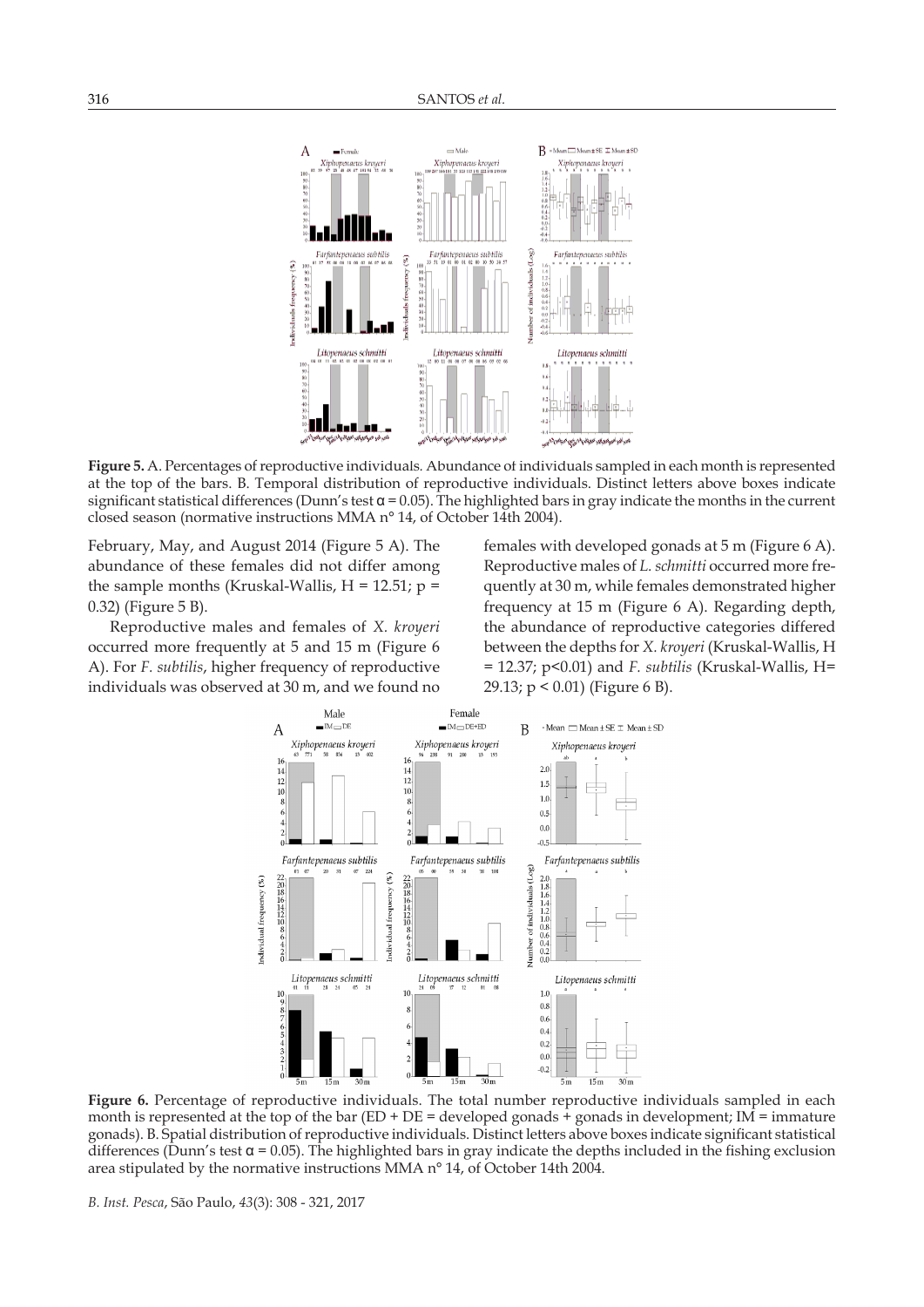The specie *L. schmitti* did not demonstrate differences in reproductive individual distribution among depths (Kruskal-Wallis,  $H = 1.38$ ;  $p = 0.50$ ); nevertheless, reproductive males demonstrated a positive correlation with depth (Figure 6 B).

## **DISCUSSION**

The study area is characterized by low variation of hydrological factors, probably due to the Brazil Current and the influence of coastal and tropical water masses, which carry warm and oligotrophic waters (MACEDO *et al.*, 2004). In relation to sediment, the predominance of fine sand is related to the large sediment contribution from estuaries, also contributing to the high percentages of organic matter found during the study period (MILLIMAN and MEADE, 1983). Besides that, the coarse sand found at 30 m was associated to biogenic substrate, which may explain the high values of organic matter at this depth. These variations in environmental factors can reflect variations at the reproductive period, once it can ensure the reproductive success under favorable environmental conditions (Sastry, 1983).

At the studied area, the principal peaks of recruitment of *F. subtilis* and *L. schmitti* occurred in January and May and in March and July. For *X. kroyeri*, highest recruitment intensity occurred between September and December. These differences may be a consequence from different life cycles, since the different cycles and occupation of habitat by the development phases in Penaeidae may be responsible for a complex seasonal and spatial pattern of the life history of these shrimps (DALL *et al.*, 1990; BARBIERI *et al*., 2015).

For all three species, we found the highest frequencies of juveniles in the shallow areas, 5 m for *X. kroyeri* and *L. schmitti* and 15 m in the case of *F. subtilis*. The species *F. subtilis* and *L. schmitti*  are included in the life cycle type 2, in which the larvae migrate to estuaries and return to the marine environment once they reach the final juvenile phase (DALL *et al*., 1990; COELHO and SANTOS, 1993; FERREIRA, 2013; BARBIERI *et al*., 2014; BOCHINI *et al.*, 2014). Thus, we suppose that the great quantity of juveniles sampled at 5 and 15 m, in comparison to 30 m, was due to the migratory behavior of these species. Juvenile and adult individuals of *X. kroyeri* are expected to be found in the same area

simultaneously, since juveniles of this species do not use estuaries (VALENTINI *et al.*, 1991; BRAGA, 2000; BRANCO, 2005; HECKLER *et al.*, 2013).

The reproductive periodicity was based mainly on females, once the frequency of reproductive males was constant throughout the year. The greatest reproductive intensities were registered from January to May for *X. kroyeri* and from September to November for *F. subtilis*, which is in agreement with the results from previous studies on these species in other regions of Brazil (SANTOS and IVO, 2000; SANTOS *et al.*, 2001; CASTRO *et al.*, 2005, SANTOS and FREITAS, 2006; ALMEIDA *et al.*, 2012; HECKLER *et al.*, 2013; CASTILHO *et al.*, 2015). For *L. schmitti*, due the low number of reproductive females  $(≤ 11)$  and developed males  $(≤ 12)$  during all studied months, our results should be considered with caution.

Greater abundance of reproductive females of *F. subtilis* at 30 m depth corroborates with its proposed life cycle, in which adult individuals migrate to deeper regions for copulation and spawning (BRAGA, 2000). For *L. schmitti*, spawning occurs in shallow marine waters (SANTOS, 2010b). For *X. kroyeri*, there is no population stratification and all life phases occur in a common area (VIEIRA, 1947; SANTOS *et al.*, 2006; SANTOS *et al.*, 2013). Therefore, the major number of reproductive females in shallow areas may be influenced by the fact that this species normally inhabits shallow regions.

The presence of juveniles and reproductive females of the three species during the entire study period demonstrates continuous reproduction. This pattern can be expected for penaeid shrimps from tropical and subtropical regions, with reproductive periods and juvenile recruitment throughout the year, although with peaks (DALL *et al.*, 1990). We observed one peak of reproductive and recruitment intensity for *X. kroyeri* and *F. subtilis* and two peaks for *L. schmitti*.

We also contrasted the obtained results with the current management plan. The first closed season from April  $1^{st}$  to May  $15^{th}$  includes the period of higher intensity of juveniles from *F. subtilis* (between January and May) and *L. schmitti* (between March and July), and also favor partially the principal peak of reproductive activities in females of *X. kroyeri* (between January and May). The second closed season from December 1<sup>st</sup> to January 15<sup>th</sup> protects part of the recruitment peak of *F. subtilis* (between January and May) and the second peak of *L. schmitti*  (between October and January), also partially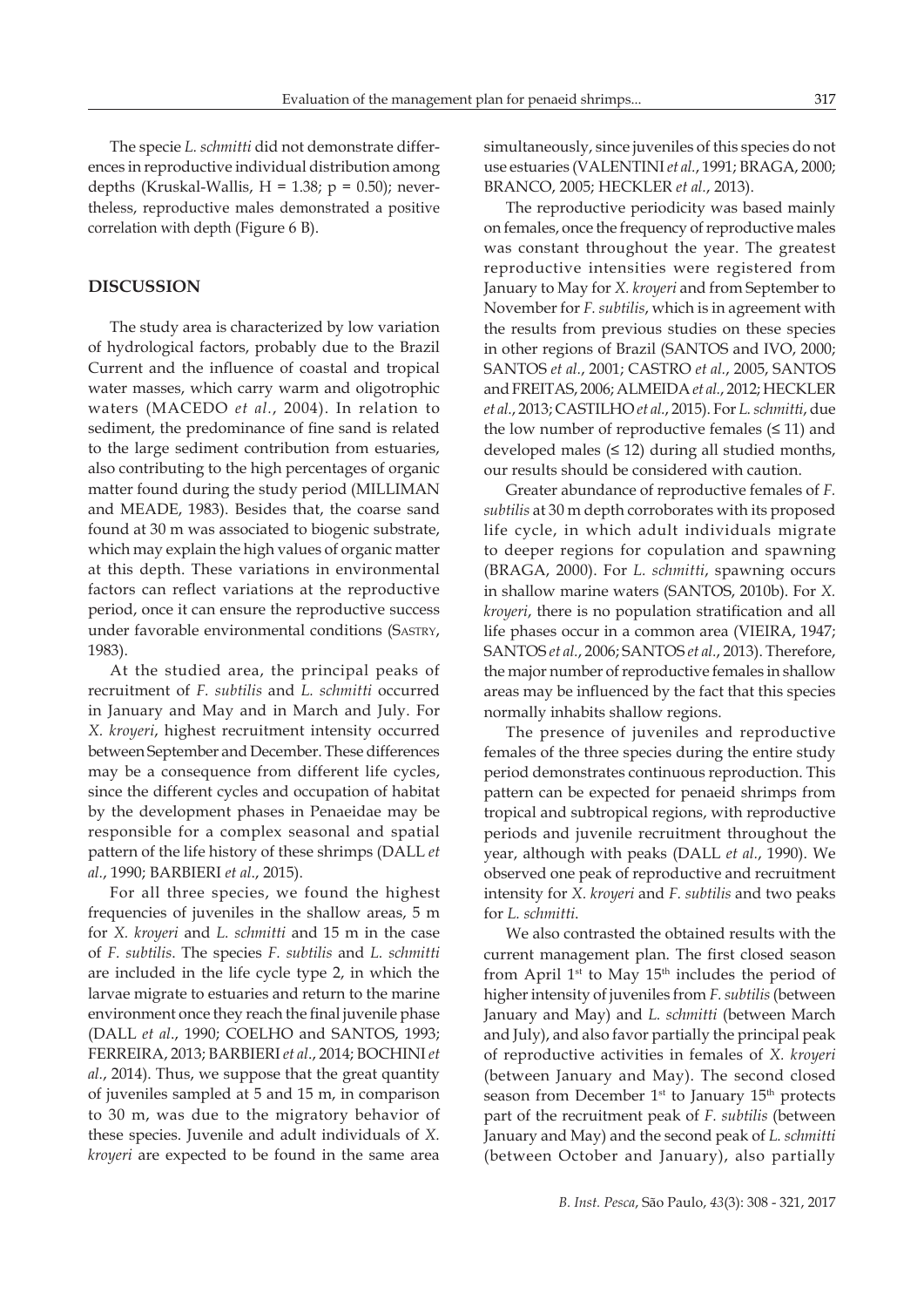protecting the principal peak of *X. kroyeri* occurring from September to December, albeit with higher percentages in September and October. According to these results, the closed season does not completely benefit neither the juveniles of *X. kroyeri* nor the reproductive females of *F. subtilis* and *L. schmitti*, which have their main reproduction peaks between October and November.

Regarding the fishing exclusion area delimited by IBAMA ("Instituto Brasileiro do Meio-Ambiente e dos Recursos Naturais Renováveis"), it is important to note that the majority of *X. kroyeri* and *L. schmitti*  juveniles and reproductive females were found inside the two nautical miles area. Nevertheless, for *F. subtilis*, the juveniles were more abundant at 15 m depth, which is at the threshold of the protected area while their reproductive females were more abundant at 30 m depth, outside the protected area. This demonstrates that the fishing exclusion area is not effective in the protection of the critical phases of *F. subtilis* life cycle*.*

## **CONCLUSIONS**

Based on the obtained data, the species do not present synchronous recruitment and reproductive period, thus, should be treated independently in a possible adequacy of the management plan, guaranteeing a greater efficiency in the conservation of the natural stocks. Nevertheless, the protection area of two nautical miles from the coast, although aimed at the protection of sea turtles, plays an important role in the protection of the shrimp species *X. kroyeri* and *L. schmitti*, supporting management and conservation of these natural stocks. Hereby, *L. schmitti* is most protected from commercial fishery, as its recruitment period matches with the closed season and large amounts of reproductive females and juveniles are inside the fishery exclusion.

At the same time, there is a major commercial fishery impact on the pink shrimp *F. subtilis*, since the juveniles of this species are distributed in higher quantities outside the fishing exclusion area stipulated by the normative instruction n° 14, October 14th 2004. Besides that, the reproductive period of this species does apparently not coincide with the two closed seasons. It is therefore suggested that greater attention should be paid to the conservation of *F. subtilis*. In this case, a change on the two 45 days closed seasons to only one 90 days closed season, from

March to May, could be more appropriate, as it would more efficiently protect pink shrimp recruitment.

Studies evaluating the reproductive aspects and life cycles of marine shrimp species commercially exploited in Northeast Brazil are still scarce. Therefore, the data presented in this study are of utmost importance since they provide significant information for evaluation of the current management plan efficiency, suggesting possible adjustments. However, continuous reproduction and recruitment evaluation is necessary, especially in terms of expanding the sampling period and increasing the spatial scale, in order to enable more precise analyses in the future.

## **ACKNOWLEDGMENT**

The authors would like to thank the Conselho Nacional de Desenvolvimento Científico e Tecnológico (CNPq) for financial support, Universal – MCTI/CNPQ N° 14/2012 proc. #482802/2012-0. We are also thankful to IBAMA for the sample/ transportation liberation of wild fauna *in situ* to scientific goals Proc# nº 02070.001067/2013-96, according to the state and federal regulatory rules SISBIO. In addition, we thank CAPES for providing scholarships to RCS and SLRS.

### **REFERENCES**

- ALBERTONI, E.F.; PALMA-SILVA, C.; ESTEVES, F.A. 2003 Crescimento e fator de condição na fase juvenil de *Farfantepenaeus brasiliensis* (Latreille) e *F. paulensis* (Pérez-Farfante) (Crustacea, Decapoda, Penaeidae) em uma lagoa costeira tropical do Rio de Janeiro, Brasil. *Revista Brasileira de Zoologia*, 20(3): 409-41.
- ALMEIDA, A.C.; BAEZA, J.A.; FRANSOZO, V.; CASTILHO, A.L. and FRANSOZO, A. 2012 Reproductive biology and recruitment of *Xiphopenaeus kroyeri* in a marine protected area in the Western Atlantic: implications for resource management. *Aquatic Biology, 17(1)*: 57-69.
- BARBIERI, E.; MEDEIROS, A.M.Z.; HENRIQUES, M. B. 2015 Oxygen consumption and ammonia excretion of juvenile pink shrimp (*Pharfantepenaeus paulenis*) in culture: temperature effects. *Marine and Freshwater Behaviour and Physiology*, *49*(1): 9-25.
- BARBIERI, E.; BONDIOLI, A.C.V.; MELO, C.B.; HENRIQUES, M.B. 2014. Nitrite toxicity to *Litopenaeus*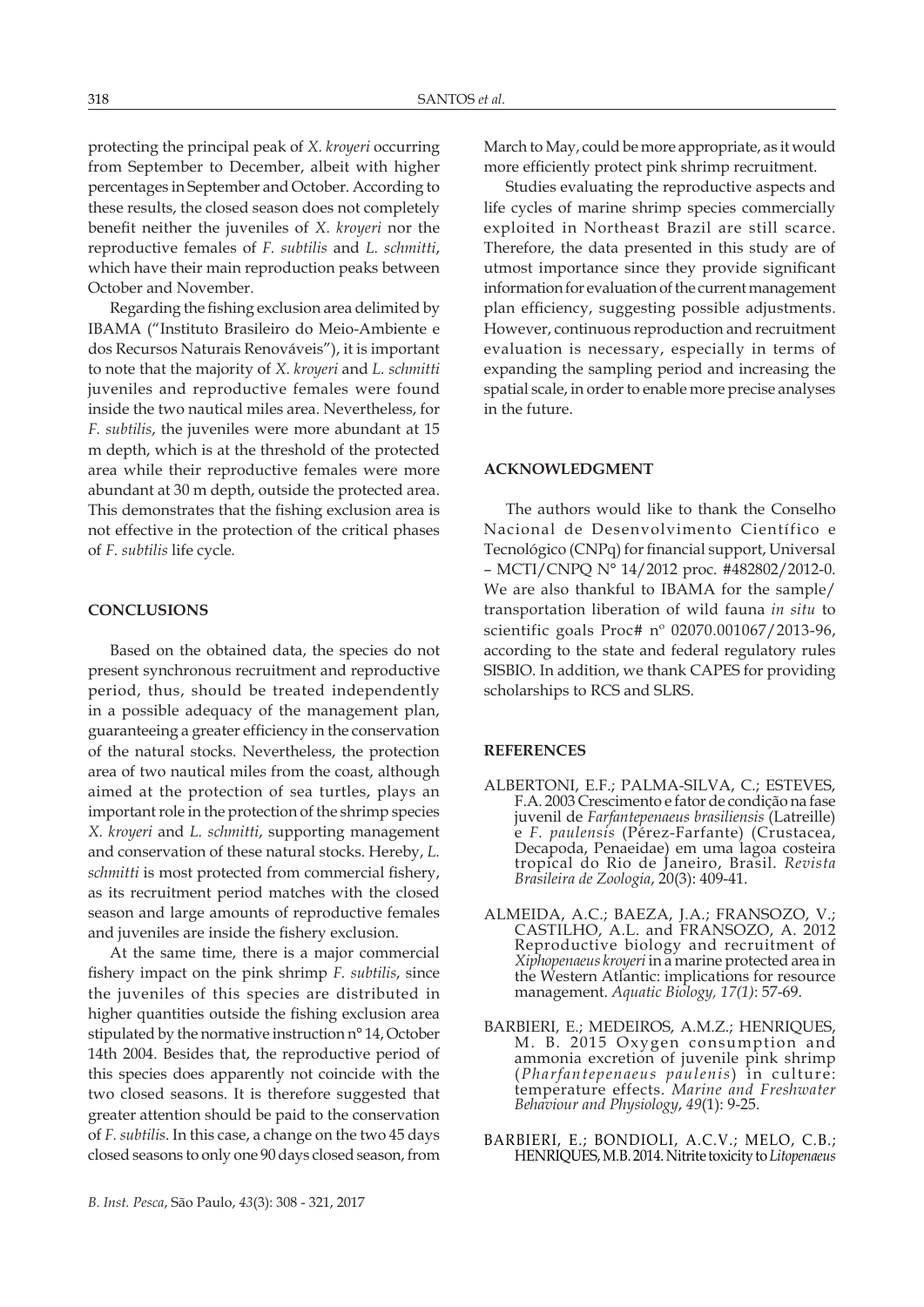*schmitti* (Burkenroad, 1936, Crustacea) at different salinity levels. *Aquaculture Research*, *47*(4):1260-1268

- BAUER, R.T.; RIVERA-VEGA, L.W. 1992 Pattern of reproduction and recruitment in two sicyiniid shrimp species (Decapoda: Peneaoidea) from a tropical seagrass habitat. *Journal of Experimental Marine Biology and Ecology*, *161*(2):223-240.
- BAUER, R.T.; LIN, J. 1994 Temporal patterns of reproduction and recruitment in populations of the penaeid shrimps *Trachypenaeus similis* (Smith) and *T. constrictus* (Stimpson) (Crustacea: Decapoda) from the north-central Gulf of Mexico. *Journal or Experimental Marine Biology and Ecology*, *182*(2): 205-222.
- BOCHINI, G.L.; FRANSZO, A.; CASTILHO, A.L.; HIROSE, G.L.; COSTA, R.C. 2014 Temporal and spatial distribution of the commercial shrimp *Litopenaeus schmitti* (Dendrobranchiata: Penaeidae) in the south-eastern Brazilian coast. *Journal of the Marine Biological Association of the United Kingdom*, *94*(5): 1001–1008.
- BOSCHI, E.E.; SCELZO, M.A. 1977 Desarrollo larval y cultivo del camarón commercial de argentina *Artemesia longinaris* Bate (Crustacea, Decapoda, Penaeidae). *Food and Agriculture Organization of the United States.*
- BRAGA, M.S.C. 2000 *A pesca de arrasto de camarões na zona costeira do Município de Fortaleza, estado do Ceará*. Ceará. 152f. (Dissertação de Mestrado. Universidade Federal do Ceará, UFC). Disponível em: <http://www.repositorio.ufc. br/handle/riufc/4914> Acesso em: 03 jun. 2016.
- BRANCO, J.O. 2005 Biologia e pesca do camarão setebarbas *Xiphopenaeus kroyeri* (Heller) (Crustacea, Penaeidae), na Armação do Itapocoroy, Penha, Santa Catarina, Brasil. *Revista Brasileira de Zoologia*, *22*(4): 1050-1062.
- BRASIL, 2004a INSTRUÇÃO NORMATIVA n° 14, de 14 de outubro de 2004. Regulamentação da pesca de camarões nos Estados de Alagoas, Sergipe e Bahia, Nordeste, Brasil. *Diário Oficial da República Federativa do Brasil*, 15 de outubro de 2004, Seção 1, p. 103-104.
- BRASIL, 2004b INSTRUÇÃO NORMATIVA n° 05, de 21 de maio de 2004. Lista de Espécies de Invertebrados Aquáticos e Peixes Ameaçados de Extinção. *Diário Oficial da República Federativa do Brasil*, 28 de maio de 2004, Seção 1, p. 136-142.
- CARVALHO, M.E.S.; FONTES, A.L. 2007 A Carcinocultura no Espaço Litorâneo Sergipano. *Revista da Fapese, 3*(1): 87-112.
- CASTILHO, A.L.; GAVIO, M.A.; COSTA, R.C.; BOSCHI, E.E.; BAUER, R.T.; FRANSOZO,

A. 2007 Latitudinal variation in population structure and reproductive pattern of the endemic South American shrimp *Artemesia longinaris* (Decapoda: Penaeoidea). *Journal of Crustacean Biology*, *27*(4): 548–552.

- CASTILHO, A.L.; BAUER, R.T.; FREIRE, F.A.M.; FRANSOZO, V.; COSTA, R.C.; GRABOWSKI, R.C.; FRANSOZO, A. 2015 Lifespan and reproductive dynamics of commercially important sea bob shrimp *Xiphopenaeus kroyeri* (Crustacea: Penaeidae): synthesis of a 5-year study. *Journal of Crustacean Biology*, *35*(1): 1-11.
- CASTRO, R.H.; COSTA, R.C.; FRANSOZO, A.; MANTELATTO, F.L.M. 2005 Population structure of the seabob shrimp *Xiphopenaeus kroyeri* (Heller, 1862) (Crustacea: Penaeoidea) in the littoral of São Paulo, Brazil. *Scientia Marina*, *69*(1): 105-112.
- COELHO, P.A.; SANTOS, M.C.F. 1993 Época de reprodução do camarão sete-barbas *Xiphopenaeus kroyeri* (Heller, 1862) (Crustacea, Decapoda, Penaeidae) na região de Tamandaré, PE. *Boletim Técnico-Científico CEPENE*, *1*(1): 171-186.
- COSTA, R.C.; FRANSOZO, A.; MELO, G.A. S.; FREIRE, F.A.M. 2003 Chave ilustrada para identificação dos camarões Dendrobranchiata do litoral norte do estado de São Paulo, Brasil. *Biota Neotropica*, *3 (1)*. [online] URL: <http:// www.biotaneotropica.org.br/v3n1/pt/> Acesso em: 25 mai. 2016
- COSTA, R.C.; FRANSOZO, A. 2004 Reproductive biology of the shrimp *Rimapenaeus constrictus*  (Decapoda, Penaeidae) in the Ubatuba Region of Brazil. *Journal of Crustacean Biology***,** *24*(2):274-281.
- COSTA, R.C.; FRANSOZO, A.; FREIRE, F.A.; CASTILHO, A.L. 2007 Abundance and Ecological Distribution of the "Sete-Barbas" Shrimp *Xiphopenaeus kroyeri* (Heller, 1862) (Decapoda: Penaeoidea) in Three Bays of the Ubatuba Region, Southeastern Brazil. *Gulf and Caribbean Research*, *19*(1): 33-41.
- DALL, W.; HILL, B.J.; ROTHILSBERG, P.C.; STAPLES D.J. 1990 The biology of the Penaeidae. In: BLAXTER, J.H.S.; SOUTHWARD, A.J. *Advances in Marine Biology*. San Diego, Academic Press, 489p.
- DELEO, F.C.; PIRES-VANIN, A.M.S. 2006 Benthic megafauna communities under the influence of the South Atlantic Water intrusion onto the Brazilian SE shelf: A comparison between an upwelling and a non-upwelling ecosystem. *Journal of Marine Systems*, *60*(3): 268-284.
- DIAS-NETO, J (org.). 2011 *Proposta de Plano Nacional de Gestão para o uso sustentável do Caranguejo-Uçá,*

*B. Inst. Pesca*, São Paulo, *43*(3): 308 - 321, 2017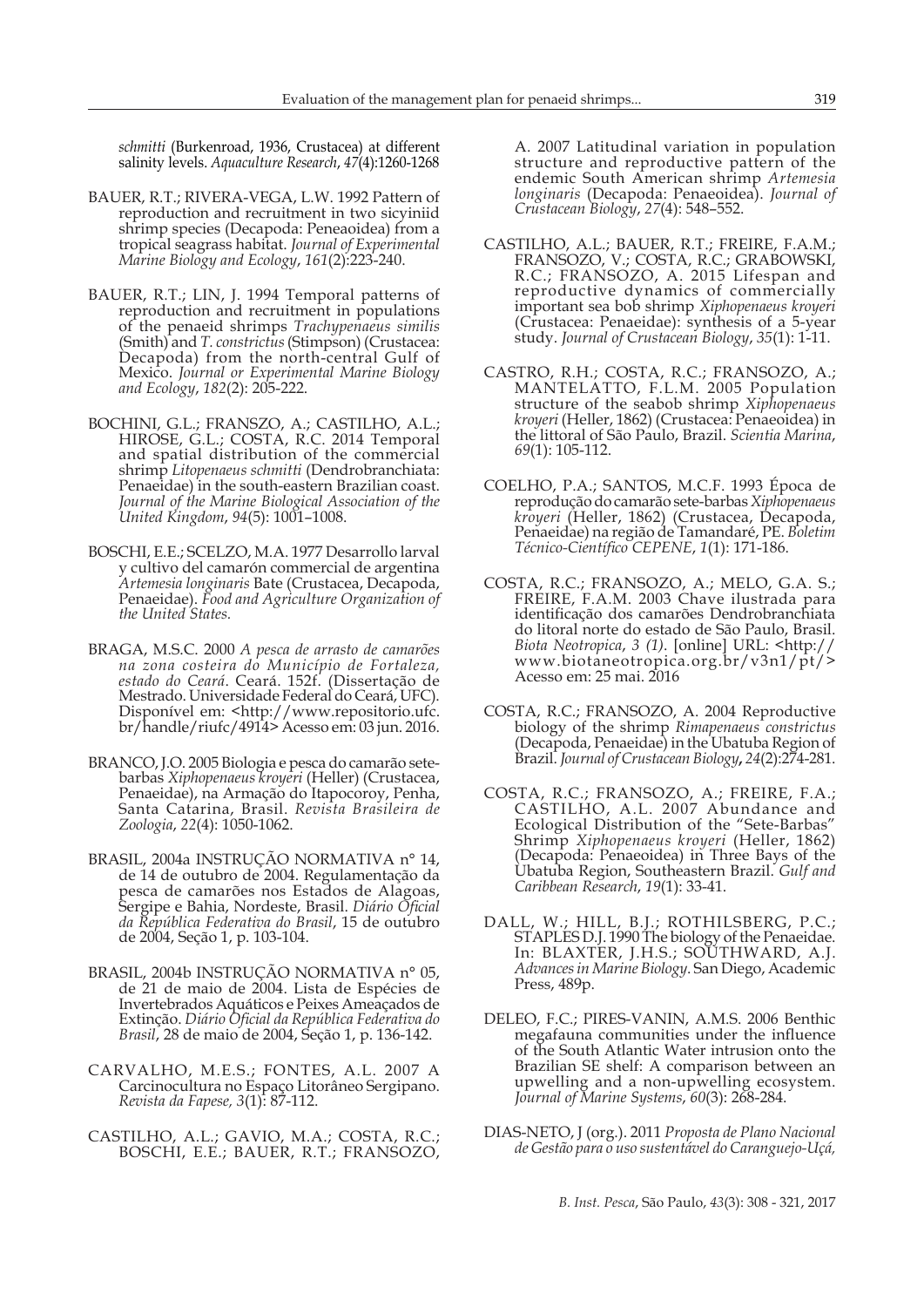*do Guaiamum e do Siri-azul.* IBAMA. Brasília: Série Plano de Gestão Recursos Pesqueiros, 4: 156 p.

- EUTRÓPIO, F.J.; MARIANTE, F.L.F.; JUNIOR, P.D.F.; KROHLING, W. 2013 Population parameters of the shrimp *Xiphopenaeus kroyeri* (Heller, 1862) (Crustacea, Penaeidae), caught by artisanal fisheries in Anchieta, Espírito Santo State. *Acta Scientiarum. Biological Sciences*, *35*(2): 141-147.
- FERREIRA, V. 2013 *Biodiversidade e variação espaçotemporal da abundância das populações de camarões e estrutura populacional de Farfantepenaeus subtilis (Pérez-Farfante, 1967) (Penaeidae) em um estuário do litoral amazônico brasileiro.* Pará. 99f. (Dissertação de mestrado. Universidade Federal do Pará, UFPA). Disponível em: <http://www. repositorio.ufpa.br/jspui/handle/2011/6000> Acesso em: 30 abr. 2016.
- HECKLER, G.S.; SIMÕES, S.M.; LOPES, M.; ZARA, F.J. and COSTA, R.C. 2013 Biologia populacional e reprodutiva do camarão sete-barbas na baía de Santos, São Paulo. *Boletim do Instituto de Pesca*, *39*(3): 283-297.
- LEMOS-JUNIOR, I.C.; MACHADO, A.J.; ANDRADE, E.J.; VIEIRA, F.S.; GUIMARÃES, C.R.P. 2014 Macroforaminíferos da plataforma continental de Sergipe, Brasil. *Scientia Plena, 10*(1): 1-11.
- MACEDO, S.J.; MUNIZ, K.; MONTES, M.J.F. 2004 Hidrologia da região costeira e plataforma continental do estado de Pernambuco. In: ESQUINAZI-LEÇA, E. NEUMANN-LEITÃO, S. COSTA, M.F. *Oceanografia: um cenário tropical.* Recife, Bargaço. p. 255-286.
- MANTELATTO, F.L.M.; FRANSOZO, A. 1999 Characterization of the physical and chemical parameters of Ubatuba Bay, northern coast of São Paulo State, Brazil. *Revista Brasileira de Biologia*, *59*(1): 23-31.
- MILLIMAN, J.D.; MEADE, R.H. 1983 World-wide delivery of river sediment to the oceans. *Journal of Geology*, *91*(1): 1-21.
- NAKAGAKI, J.M.; NEGREIROS-FRANSOZO, M.L. 1998 Population biology of *Xiphopenaeus kroyeri* (Heller, 1862) (Decapoda: Penaeidae) from Ubatuba Bay, São Paulo, Brazil. *Journal of. Shellfish Research, 17*(4): 931-935.
- PAULY, D.; CHRISTENSEN, V.; GUÉNETTE, S.; PITCHER, T.J.; SUMAILA, U.R.; WALTERS, C.J.; WATSON, R.; ZELLER, D. 2002 Towards sustainability in world fisheries. *Nature, 418*(6898): 689–695.
- PEREIRA, S.M.B.; TORRES, J.; GESTINARI, L.M.S. 2014 Composition and Distribution of Deep Water Macroalgae Species from the Continental

Shelf of Sergipe State, Brazil. *Phytotaxa, 190*(1): 250-267.

- SANTOS, M.C.F.; IVO, C.T.C. 2000 Pesca, biologia e dinâmica populacional do camarão sete-barbas *Xiphopenaeus kroyeri* (Heller, 1862) (Crustacea: Decapoda: Penaeidae), capturado em frente ao município de Caravelas (Bahia-Brasil). *Boletim Técnico-Científico CEPENE*, *8*(1): 131-164.
- SANTOS, M.C.F.; RAMOS, I.C.; FREITAS, A.E.T.S. 2001 Análise de produção e recrutamento do camarão sete-barbas, *Xiphopenaeus kroyeri* (Heller, 1862) (Crustacea: Decapoda: Penaeidae), no litoral do estado de Sergipe – Brasil*. Boletim Técnico Científico da CEPENE*, *9*(1): 53-71.
- SANTOS, M.C.F; SILVA, A.C.C.D.; FREITAS, A.E.T.S.; SOUSA, G.S. 2007 Prospecção de camarões marinhos (Crustacea, Decapoda, Penaeidae) na plataforma continental do estado de Sergipe, Brasil. *Boletim Técnico Científico da CEPENE*, 15(2): 47-56.
- SANTOS, M.C.F.; FREITAS, A.E.T.S. 2006 Caracterização biológica e pesqueira do camarão sete-barbas, *Xiphopenaeus kroyeri* (Heller, 1862) (Crustacea, Decapoda, Penaeidae), no pesqueiro Laminha, área de Proteção Ambiental de Piaçabuçu (Alagoas – Brasil). *Boletim Técnico Científico da CEPENE*, *14*(1): 71-91.
- SANTOS, M.C.F.; COELHO, P.A.; PORTO. M.R. 2006 Sinopse das informações sobre a biologia e pesca do camarão sete-barbas, *Xiphopenaeus kroyeri* (Heller, 1962) (Decapoda, Penaeidae), no nordeste do Brasil. *Boletim Técnico Científico CEPENE*, *14*(1): 141-178.
- SANTOS, M.C.F. 2010a Ordenamento da pesca de camarões no Nordeste do Brasil. *Boletim Técnico Científico CEPENE*, *18*(1): 91-98.
- SANTOS, M.C.F. 2010b Informações biológicas e pesqueiras sobre o camarão branco *Litopenaeus schmitti* (Bukenroad, 1936) e o camarão rosa *Farfantepenaeus subtilis* (Pérez-Farfante, 1967) capturados no município de Coruripe (Alagoas-Brasil). *Boletim Técnico Científico CEPENE*, *18*(1): 17-29.
- SANTOS, M.C.; BRANCO, J.O.; BARBIERI, E. 2013 Biologia e pesca do camarão sete-barbas nos estados nordestinos brasileiros onde não há regulamentação do período de defeso. *Boletim do Instituto de Pesca, 39*(3): 217-235.

*B. Inst. Pesca*, São Paulo, *43*(3): 308 - 321, 2017